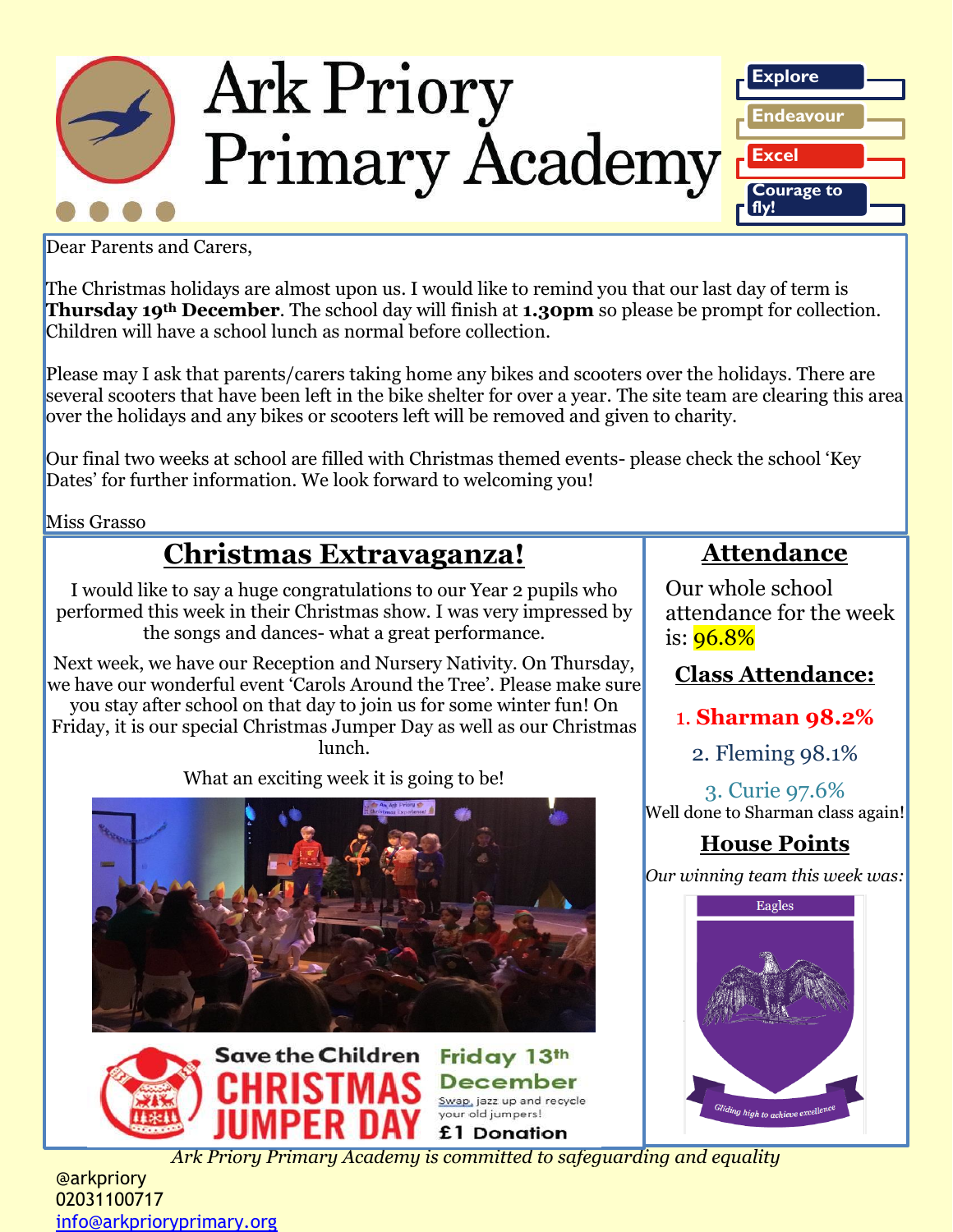| <b>Homework links</b> |                                                                                                                   |  |
|-----------------------|-------------------------------------------------------------------------------------------------------------------|--|
| Year <sub>1</sub>     | https://www.turtlediary.com/game/sentence-unscramble-first-grade.html                                             |  |
| Year 2                | https://www.bbc.co.uk/bitesize/topics/z6882hv/articles/z96vb9q                                                    |  |
| Year 3                | Which currencies are used in other European countries?<br>https://www.triviaplaza.com/european-currencies-3-quiz/ |  |
| Year 4                | https://www.topmarks.co.uk/Flash.aspx?e=spelling-grammar01                                                        |  |
| Year <sub>5</sub>     | https://uk.ixl.com/ela/year-5/identify-base-words-prefixes-and-suffixes                                           |  |
| Year 6                | https://uk.ixl.com/ela/year-6 (E.6-E.10)                                                                          |  |
|                       | Mathletics practice (algebra)                                                                                     |  |
| –<br>- •              |                                                                                                                   |  |

### **Donations:**

Please donate any clean spare underwear to the school if you have them, especially for boys, which we have none at the moment. All ages and all sizes wanted!

### **The Toy Project**

*We are collecting used toys to donate to the charity 'The Toy Project' (more information below). Please bring your used toys with you to the 'Carols Around the Tree' event where our prefects will be collecting them to put under our tree, ready to be collected to send to children who are less fortunate.*

*Thank you in advance for your support*



### **Volunteers Needed!**

We have our school pet tortoise Sir Tobias Priory Royce (but he prefers to be called Toby the Tortoise), and we are looking for willing parents to look after him over the Christmas holidays.

### This can be one family or a few families who want to share the load (**but you must arrange transportation and arrange change-overs**).

To help you make your decision I have put some basic care requirements but I will be able to meet with the confirmed parents.

### **Every day**

Ensure the light is switch on in the morning and off in the night. Put Toby under the light in the morning

A shallow warm bath Allow him to roam outside of his housing

**Every other day** Feed with vegetables

### **Equipment**

You will be provided with housing Lamp Lamp timer Water bowl



You will need to provide a small portion of vegetables.

If you would like to take the tortoise please email Miss Terry on [s.terry@arkprioryprimary.org](mailto:s.terry@arkprioryprimary.org) by the **9th of December** when names will be drawn out of a hat.

*Ark Priory Primary Academy is committed to safeguarding and equality* 

@arkpriory 02031100717 [info@arkprioryprimary.org](mailto:info@arkprioryprimary.org)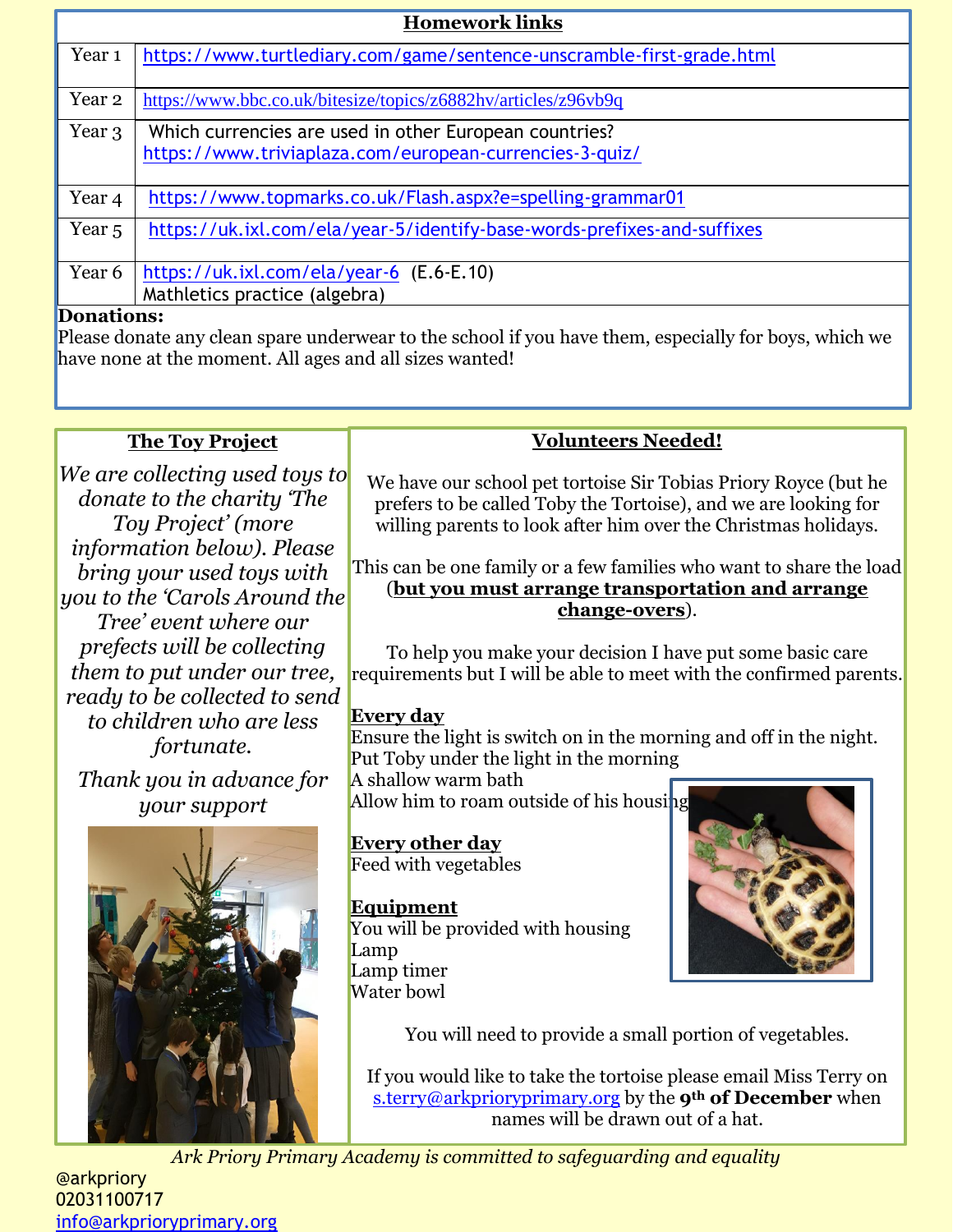

## **The Felix Project- please help!**

I received a letter from two of our pupils, Noah and Eve, asking if our community could support 'The Felix Project' which helps those in England that are hungry. The children said in their letter that they think it is important to help people in this cold time of year and at Christmas- I agree wholeheartedly!

Please bring any fresh food donations to the playground after school on **Friday 13th December**.

<https://thefelixproject.org/about/our-story>

### **The Toy Project: please donate a toy if you can!**

This year, Ark Priory are supporting the amazing charity, The Toy Project. We are NOT asking you to donate money, but instead - with the help of your children - to choose a new or used (in good condition) toy to donate to a child in need. We will be collecting the toys under our Christmas tree from now until our Carols event on 12th December, to deliver to the Islington based charity HQ on the 13th December in time for their Christmas deliveries all over London (and beyond).

The Toy project is an inspirational London-based charity. This Christmas they are giving presents to hundreds of children in care, to the children at the Grenfell Tower nursery; to children attending safe spaces for women who have escaped domestic violence; to children of ever father in Wormwood Scrubs and Pentoville prisons on the festive visiting days; and to many low income families who simply cannot afford to buy their children a gift. No gift is too small. They do not need to be wrapped or labelled (but can be if you wish).

This amazing charity is especially significant to one of our parents as it was introduced to her by a good friend, a local Acton mum, as a way to remember her baby boy Rocco, who passed away on 11th December last year. In spreading this powerful message of kindness far and wide, through random acts of kindness and giving, even the shortest of lives can have a massive, far reaching, wonderfully positive impact.

We are really hoping that the children will enjoy choosing a toy to give away, or to buy, knowing they are spreading kindness to others, as well as remembering that this time of year is about giving not just receiving gifts!

For more information, please email [vicrobinson@me.com](mailto:vicrobinson@me.com) or have a look at the website [thetoyproject.co.uk](http://thetoyproject.co.uk/)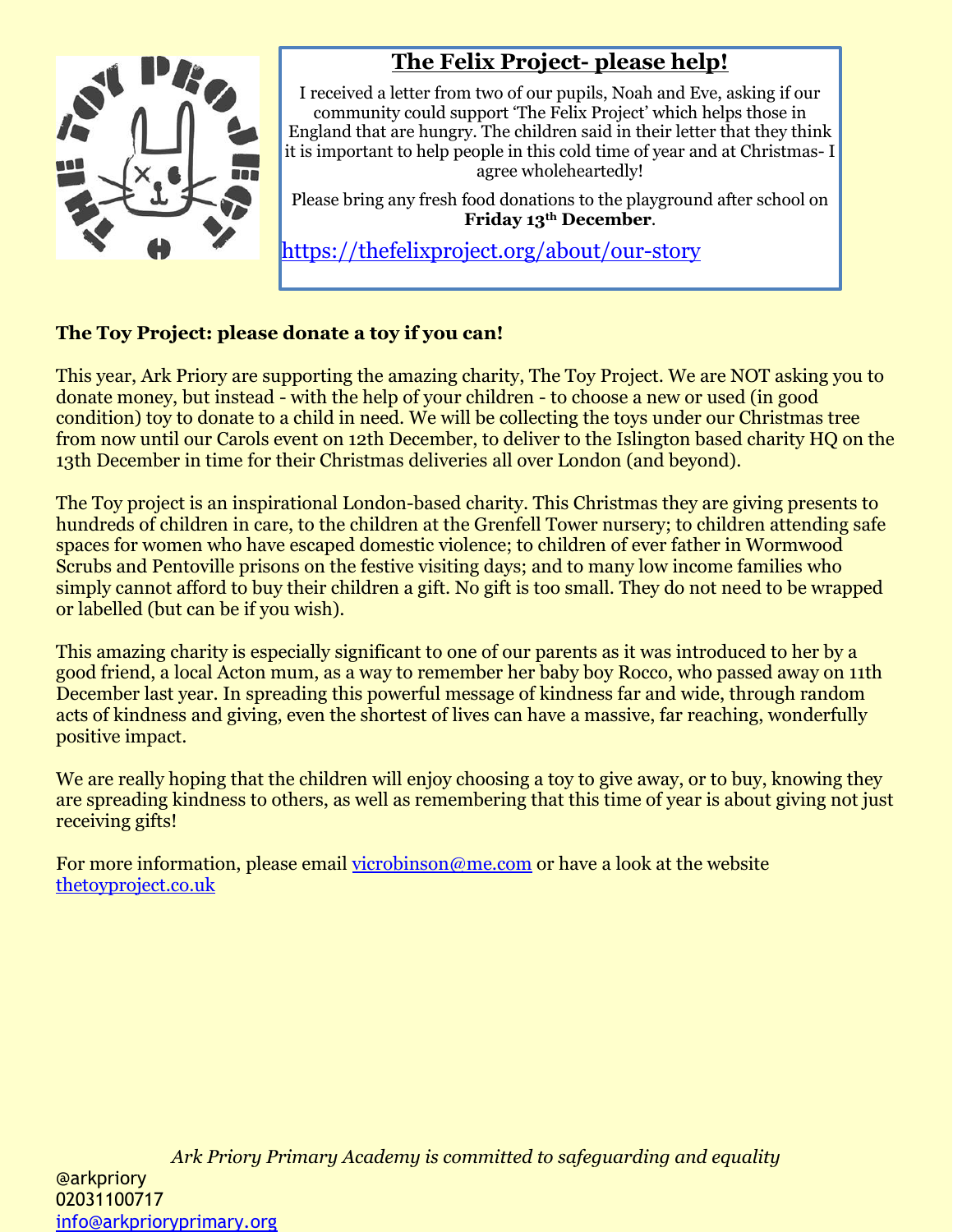## **STEM Club update**

STEM club's plants are still growing! It is clear that all our young scientists know the requirements a plant needs to live and grow. Well done!



## **From our community: Cinema For Acton**

There are only 15 days left to pledge towards having a cinema on our doorstep. If you haven't pledged yet but keep meaning to, please squeeze this in to your day:

<https://www.spacehive.com/a-cinema-for-acton>

The fundraising closes in 15 days and they're about £15k short so please, if you can spare a little, do pledge to see a lovely community resource in Acton! Pledge as little as £2

## **Key Dates for Autumn 2:**

| Mon 9 Dec  | <b>Reception Nativity Play (PM)</b>            |
|------------|------------------------------------------------|
| Tue 10 Dec | <b>Reception Nativity Play (AM)</b>            |
| Wed 11 Dec | <b>Nursery Nativity Play</b>                   |
| Thu 12 Dec | Carols Around the Tree $@4:30$ pm              |
| Fri 13 Dec | <b>Christmas Jumper Day</b><br>Christmas Lunch |
| Thu 19 Dec | <b>Last day of term</b><br>finish at 1:30pm    |

*Ark Priory Primary Academy is committed to safeguarding and equality*  @arkpriory 02031100717 [info@arkprioryprimary.org](mailto:info@arkprioryprimary.org)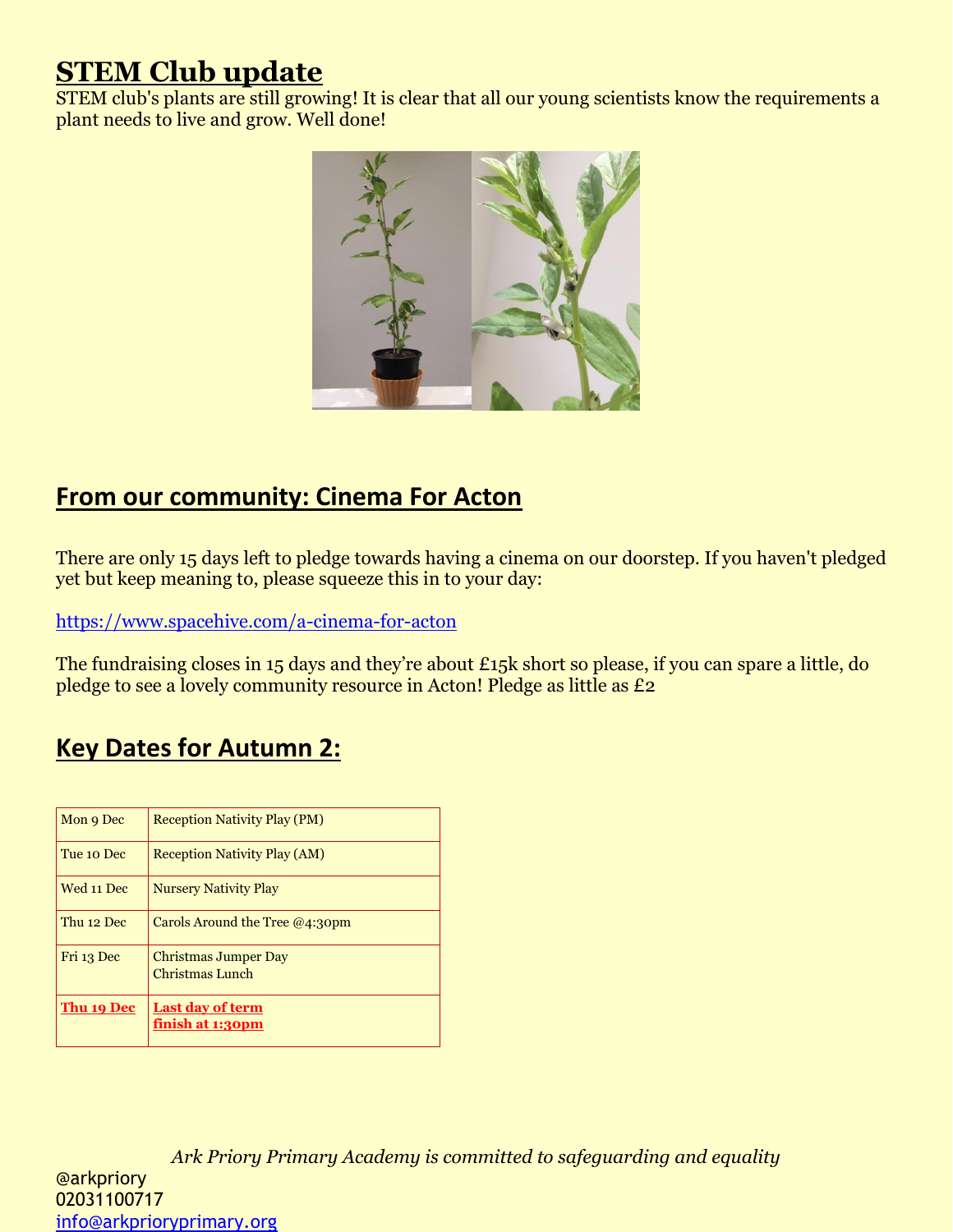# **Notices from APPAA\***

#### **Follow us on Twitter @APPAA\_ArkPriory Contact us at [appaacommittee@gmail.com](mailto:appaacommittee@gmail.com)**

\*APPAA is ARK Priory's Parents' Association, run by the school's parents and carers to **raise funds, hold events, and bring our academy community together**. All Ark Priory parents and carers **are automatically members** of the association because you are members of the community.

**If you want to know how you can get involved or help out at any of the upcoming events then drop us a mail at the email above. We are all busy people, but working together as a team of carers, dads and mums we can make great things happen for our school and our children.**

#### **Carol's around the tree - NEXT THURSDAY - YOUR HELP NEEDED**

**DATE FOR THE DIARY - 12th December 4-6pm**

There will be festive singing, performances from the children, the chance to buy Christmas gifts from the artisan stall and festive food and drink to be enjoyed.

We ask everyone to be generous with their time so that all stalls are well staffed and everyone can enjoy the event!

#### **Help required for SANTA'S GROTTO and other stalls:**

Please sign up to a timeslot using below link. <https://volunteersignup.org/BMLLK>

#### **ARTISAN ARK**

We are running a stall selling your beautiful creations of handmade goods - jams, chutneys, packaged food items, plants, gift items, hair accessories, knitted items etc ....also we will take your Pre loved CHRISTMAS JUMPERS to sell on! Pls let Charlotte know what you can make [\(charlottedunstan@hotmail.com\)](mailto:charlottedunstan@hotmail.com) or donate Christmas Jumpers at the Grotto sign up tables at drop off and pick up

#### **VINTAGE TEA AND CAKES**

Looking for Xmas bakes - whole cakes, cupcakes, traybakes (no nuts please) contact Dek and let her know what you can bake (Dek 07775865110) Also we will appreciate if you could help with the setup, sale and/or clean up. Any help hugely appreciated.

#### **FESTIVE FOOD**

mince pies, festive savouries (no nuts please). Please contact Beatrice [\(blmriley27@gmail.com\)](mailto:blmriley27@gmail.com) and Hilary [\(hjcullingworth@hotmail.co.uk\)](mailto:hjcullingworth@hotmail.co.uk).

### **Santa's Grotto - DON'T FORGET TO BOOK YOUR SLOT**

You can book a slot for Santa's Grotto at the sign up tables in the playground before and after school. A visit to Santa costs £5 (£2 for each sibling) and includes a gift and a family photo.

### **The Toy Project - GIFTS FOR CHILDREN IN NEED**

Please don't forget to dig out any unwanted and good condition toys, games and books to donate to children in need of a gift this Christmas.

### **'What's App' Groups - PLEASE READ THE USAGE GUIDELINES**

APPAA 'What's App' Groups - APPAA oversee 'What's App' groups for the parents/ carers of each year group. This is a forum for class reps to remind parents of school and APPAA events and activities, such as PE days or when to bring library books, and for parents to ask questions about immediate issues, such as when homework is due. Please do let us know if you have a child starting in one of these groups and you would like to be added if you are not already.

We would appreciate if you could take a moment to view the APPAA 'What's App' Group Usage Guidelines (polite rules and etiquette) which have been created to keep everyone safe and happy on line. These can be found on the APPAA section of the Ark Priory website at any time.

<http://arkpriory.org/sites/default/files/Whats%20App%20Usage%20Guidelines.pdf>

*Ark Priory Primary Academy is committed to safeguarding and equality*  @arkpriory 02031100717 [info@arkprioryprimary.org](mailto:info@arkprioryprimary.org)